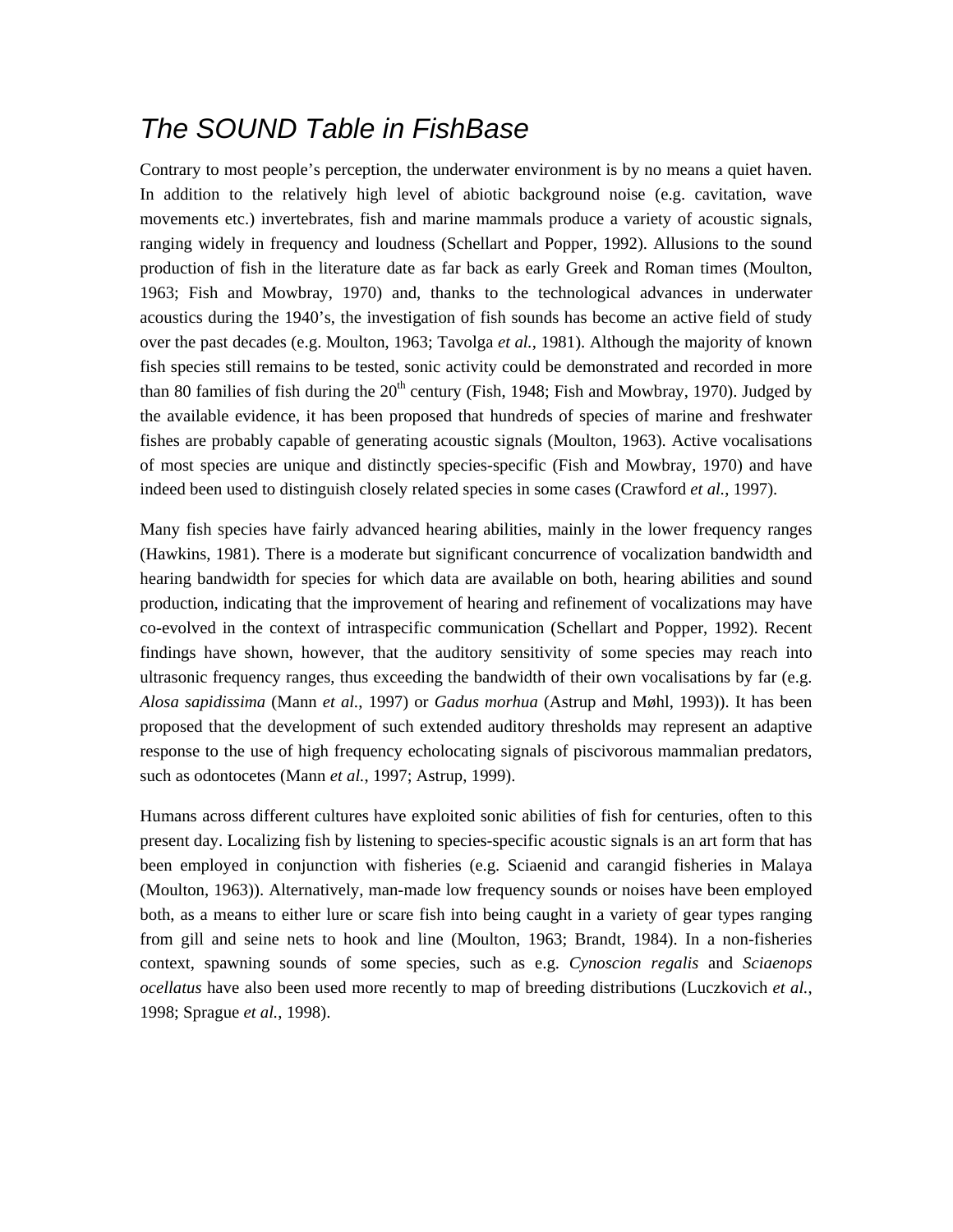## **Sources:**

The main source for the information compiled in the SOUND tables is a report about the comprehensive investigation of the acoustic behaviour of 220 species of North Western Atlantic fishes published in 1970 by Fish and Mowbray (1970). The majority of fish sound files in this table stem from the original recordings that accompanied this book.

Please note, that most of the sound samples available on the web page have been amplified and/or filtered to reduce noise to improve the audio quality. Such modifications and the compressed audio file format (.mp3) used to reduce file size will result in some alterations of the frequency distribution and amplitude characteristics of original signal which are not necessarily detectable by the human ear. To perform any quantitative acoustic analysis of the fish sounds it is therefore strongly recommended to refer back to the original data.

To supplement the information compiled in the table, we have attempted to include crossreferences to other sound archives, such as the National Sound Archive of the British Library, based on the information provided to us about their collection. In most cases, however, the actual recordings are not directly accessible on-line and may be difficult to obtain.

# *The SOUND Production table*

# **Fields:**

Fish may generate acoustic signals either passively or actively. The former type of signals - also referred to as 'mechanical' sounds (Fish, 1954) – are generated as by-products of foraging, moving or other activities. In contrast, active – or 'biological' (Fish, 1954) - sound production involves the use of organs, which, though initially developed to perform other functions (Fish, 1954), are also especially adapted to generate acoustic signals (Moulton, 1963). It is important to recognize that both types of signals, active and passive, may possess a biological significance (e.g. *Spheroides maculatus* may be attracted to a feeding site by the – passively produced chewing sounds of other members of its species (Moulton, 1963), while *Holocentrus ascensionis* and other species are known to actively generate sounds during competitive feeding interactions (Fish and Mowbray, 1970)).

The **Sound production** field contains two types of information: a.) if a fish has already been tested for sound production and b.) if it has been found to – actively or passively – produce one or several types of acoustic signals. If a species has been tested, detailed information about the experimental set-up etc is provided in the **SOUND Experiments** table

To differentiate between different acoustic signals, early categorization efforts used descriptive **sound types** to classify the recorded fish sounds. Unfortunately, however, although most people agree that a 'thump', a 'bump' and a 'knock' are different sounds, what some may call a 'bump' may be considered to be a 'thump' by others. Despite attempts to standardize such descriptive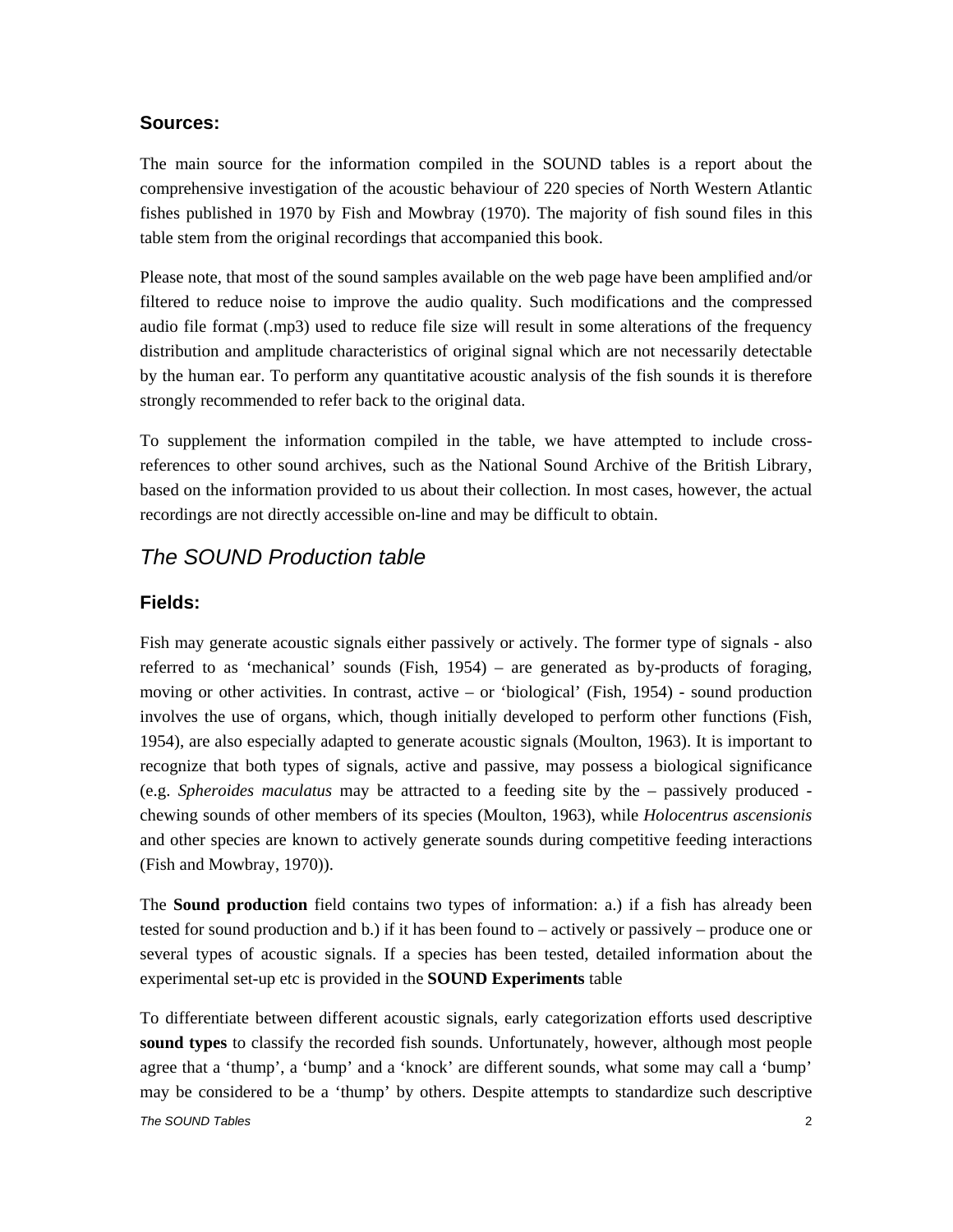sound type definitions (e.g**.** Fish and Mowbray, 1970), a large degree of subjectivity remains associated with the qualitative classification approach. Consequently, analytical methods such as oscillograms (two dimensional representation of a sound plotting the change in amplitude of a waveform over time) and spectrograms (three dimensional representation of a sound plotting the change in frequency and amplitude/loudness over time) are generally employed today to quantitatively describe and compare acoustic signals. A real-time **oscillogram** of the acoustic signal can be viewed when playing the sound file using the settings recommended on the web page. In the future this will supplemented by a pre-generated **spectrogram** of the signal.

Despite the limited objectivity of qualitative descriptions, the **sound types** produced by a certain species - if mentioned in the original reference – is also included in the record as it may allow a coarse categorization and comparison of species based on their sounds.

The swim bladder is the most commonly used **sound production organ** in fish for active vocalizations. This membranous air-filled sac fulfills several other functions, most importantly regulating the animals' buoyancy in the water, in addition to playing a role in the auditory system of fishes (Tavolga *et al.*, 1981; Schellart and Popper, 1992). In the context of sound production, the swim bladder can either function as the actual sound generator itself or as an amplifier for sounds generated by other body parts including e.g. the pectoral girdle, fin rays, various other bones or the incisors (Schellart and Popper, 1992). Most commonly, however, sounds amplified in such a way are generated by pharyngeal teeth (patches of mosaic-like denticles located far back in the pharynx) which most fish species possess (Tavolga, 1964).

When sounds are generated 'passively', as a by-product of other activities, the involved body parts, such as teeth (feeding sounds) or the entire body or the tail (swimming or hydrodynamic sounds) could essentially be regarded as the 'sound production organ' (Fish, 1954).

The **sonic mechanism** is the actual underlying physical mechanism that generates the sound. Fish actively produce sounds using a variety of different mechanism, one of the predominant ones being the vibration of the air-filled swim bladder through sudden contraction of the skeletal musculature, as associated with e.g. rapid acceleration, evasive movement or a startle reaction. The resulting 'escape sounds' are a type of acoustic signals which the majority of fish with swim bladders seem to be able to produce (Fish and Mowbray, 1970).

Alternatively, swim bladder vibrations may be initiated by means of specialized muscles sometimes working in conjunction with modified bones. These muscles may be embedded directly in the wall of the swim bladder ('intrinsic musculature' e.g. Triglidae) or may exist in the form of 'drumming' muscles extrinsically associated with the swim bladder (e.g. Sciaenidae) (Moulton, 1963; Fish and Mowbray, 1970). Furthermore, externally induced vibration of the swim bladder in some species may be achieved by means of rhythmic beating of finrays against the body surface (e.g. *Balistes carolinensis*) (Fish, 1954). The type of sound actually generated by the vibrating swim bladder is mainly determined by the size and the shape of the swim bladder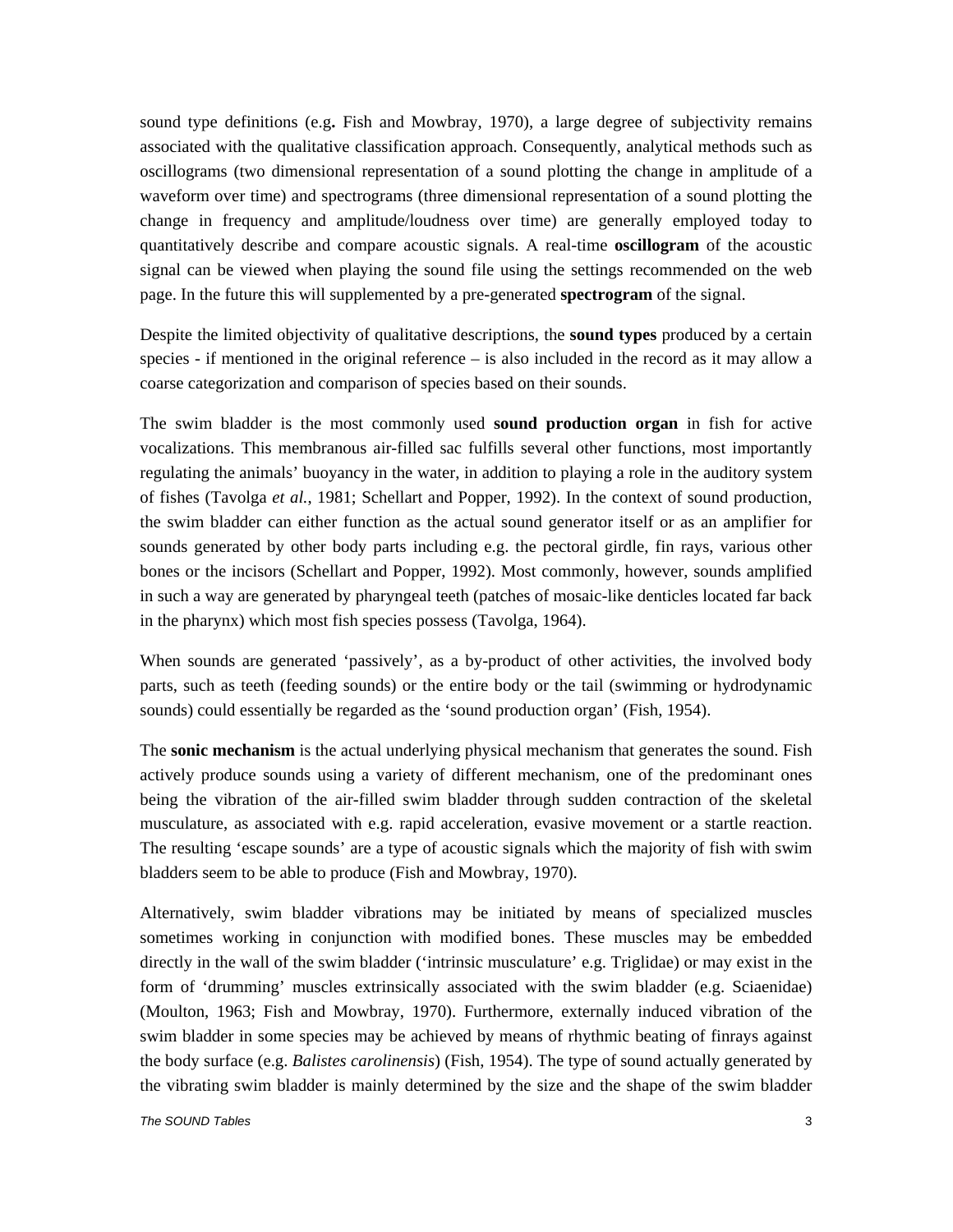(Fish, 1954). Generally, however, these sounds are low-pitched, guttural and drum-like (i.e. 'grunts', 'groans', 'thumps', 'knocks', 'clucks', 'booms' or 'barks') with fundamental frequencies ranging between  $25 - 250$  Hz and an upper frequency of 800 Hz (Fish and Mowbray, 1970; Tavolga, 1971) and are quite loud (Fish, 1954). In contrast, sounds associated with the release of gas bubbles from the swim bladder, such as sometimes produced by Physostomi fish species, which have maintained a pneumatic duct, are generally relatively faint (Fish, 1954).

Relatively loud, higher pitched 'rasping' or 'scratching' sounds are produced by the grinding of incisors or – more commonly - the stridulation of pharyngeal teeth (Fish, 1954). In some species (e.g. Pomadasyidae) these stridulatory sounds may be amplified considerably by a resonating swim bladder located in close proximity to the pharyngeal teeth (Moulton, 1963; Fish and Mowbray, 1970). Other types of sonic mechanisms include the stridulation of different body parts against each other (e.g. some Syngnathidae) or the spasmodic contraction of heavy skeletal muscles resulting in a low-pitched droning, like the hum of an electric motor (e.g. Cottidae) (Fish and Mowbray, 1970).

In the case of passive or "mechanical" sound production, the sonic mechanism is generally the friction between body parts during foraging activities (Moulton, 1963). Alternatively, the sudden movement of a fish or a whole school in water may result in recordable compression waves with frequencies up to 1 kHz (Fish and Mowbray, 1970; Schellart and Popper, 1992). One of the loudest known fish sounds, produced by *Pogonias cromis* and frequently heard from boat decks probably falls into the category of mechanical sounds as is believed to be produced by fish beating their tails against the bottom of vessels to rid themselves of parasites ((Gunther, 1880) in (Moulton, 1963)).

Active sound production in fish may vary considerably with time and space. For example many fishes become most loquacious in the breeding season and at night time, following a seasonal and/or diurnal cycle (Fish, 1954; Fish and Mowbray, 1970). Although the vocabulary of most fish species is very limited (Fish and Mowbray, 1970) and the acoustical signals are mostly lacking in fine graded complexity, it seems certain that sounds do serve a purpose in communicating gross information about environmental and internal physiological states (Winn, 1964). This basic information is most likely encoded in the repetition rate or duration of the signal or the intervals between signals or its the harmonic frequency distribution (Winn, 1964)

*The SOUND Tables* 4 The specific **behavioural context** in which a given sound was produced is documented in the corresponding field in the table. As already indicated by the examples above, fish may actively vocalise for a variety of different purposes. The behavioural contexts during which sounds are produced may be roughly divided into three major categories: i. startle and escape reactions (e.g. *Arius felis* or *Bagre marinus* (Tavolga, 1960; Fish and Mowbray, 1970)) ii. agonistic inter- or intraspecific interactions, such as competitive feeding (e.g. *Haemulun melanurum* (Fish and Mowbray, 1970) or *Hippocampus erectus* (Colson *et al.*, 1998)) or territorial defense (e.g. *Pomacentrus partitus* (Myrberg, 1997) *Gaidropsarus mediterraneus* (Almada *et al.*, 1996)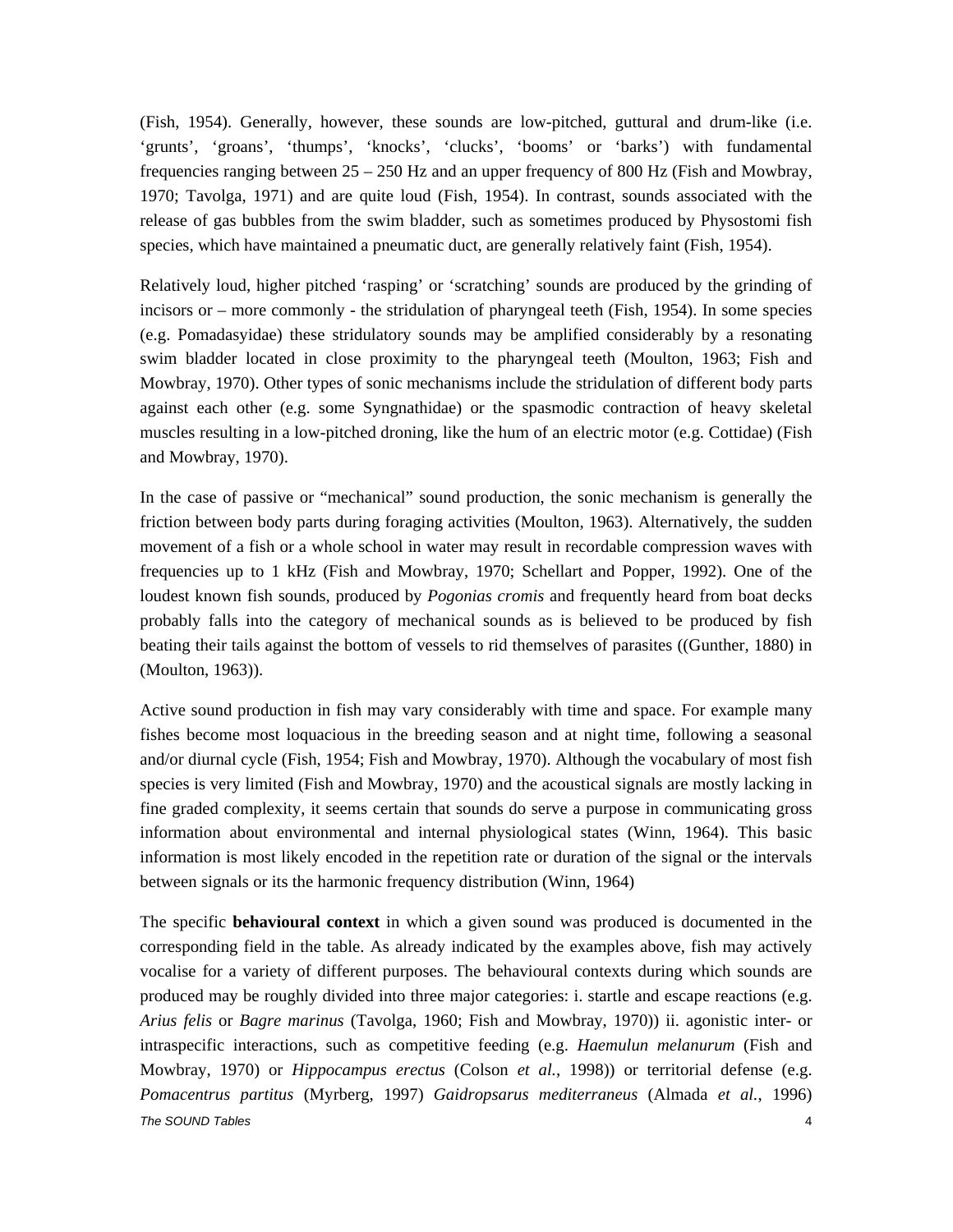*Opsanus tau* (Gray and Winn, 1961) and iii. sounds produced in a reproductive context, such as basic species identification and discrimination (e.g. some closely related Momyridae species (Crawford *et al.*, 1997)), courtship (e.g. *Hippocampus erectus* (Fish, 1954; Fish and Mowbray, 1970)) or spawning (e.g. many Sciaenidae (Fish, 1954) or more specifically *Hypoplectrus unicolor* or *Scarus iserti* (Lobel, 1992)). In addition, there is some evidence that acoustic signals may also be produced for non-communicative purposes, such as the orientation in a new environment, i.e. a simple form of echo-location (Vincent, 1963). A classic example of this are the clicks produced by *Hippocampus erectus* specimen when introduced into a new environment (Fish, 1954; Fish and Mowbray, 1970). Spontaneous sound production, i.e. without an apparent external stimulus, is fairly rare in fish, the so-called 'boatwhistle' of *Opsanus tau* being one of the few exceptions (Winn, 1964).

Recording sounds in the field is quite difficult, partly because of the background noise level in these circumstances, but mainly due to the problems of matching the recorded signals to specific individuals, if a number of animals and/or species are present. Therefore the sonic abilities of a certain species have often been tested under controlled experimental conditions or while a specimen is caught in fishing gear rather than in situ. Furthermore, since spontaneous vocalizations in these circumstances are rare, sound production was sometimes initiated by using artificial stimuli such as manual or electrical stimulation (Fish and Mowbray, 1970). Although these experiments may not establish the natural occurrence of sound for a specific species, they may appraise the sonic ability of a species. Moreover, experiments have shown such artificially stimulated sounds to be very similar to naturally occurring alarm calls (Fish and Mowbray, 1970). The use of artificial stimuli was nonetheless documented in the behavioural context field.

If provided in the original source, information about the circumstances under which the recording was made is given in the **remarks** field. This includes details about the specific external experimental set-up, such as the recording environment (i.e. field pen or enclosure, wooden tank, aquarium etc.) as these have an impact on the quality of the recording (e.g. acoustic recordings made in closed space will include reverberations of the walls, which may interfere with the targeted signal etc.). Furthermore, the number of specimen vocalising and/or present at the time of recording is given if such information was available. Sometimes it is specifically noted in the source, whether or not sounds were ever produced spontaneously or if sound production associated exclusively with artificial stimulation. If mentioned this information was included in the remarks field as it may provide some indication of the likelihood of encountering the recorded sounds in the wild.

All acoustic recordings are affected to some extent by distortion introduced through the particular sensitivities of all parts of the recording system, which need to be taken into account when trying to analyse or interpret a recorded sound. For the technical specifications of hydrophones and preamplifiers please refer back to the original sources, as these could not be included in appropriate detail in this table.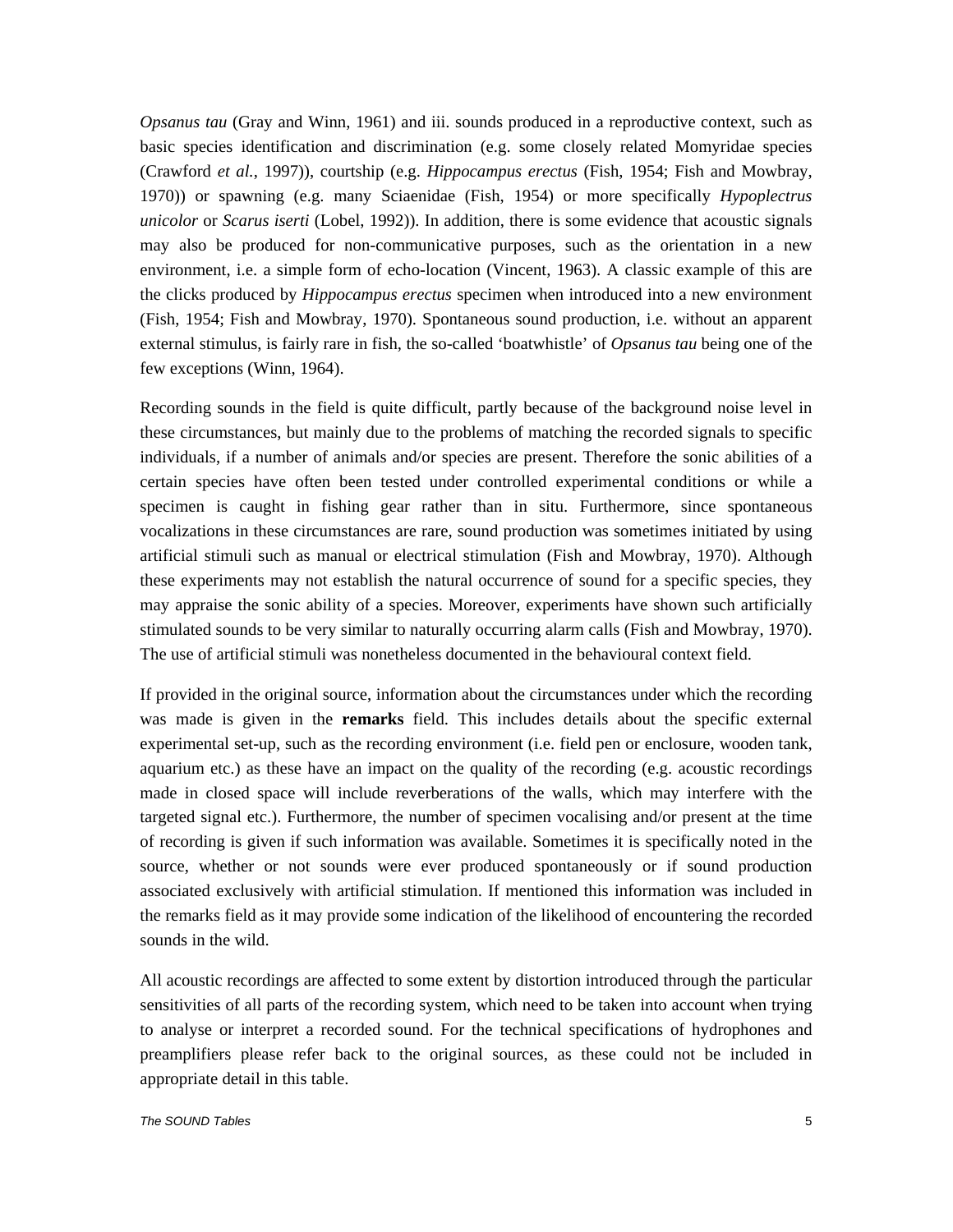In many cases sounds are recorded using filters, often employed to reduce the noise level in the recordings. Depending on the specific attributes of a filter, certain frequency ranges in the recording will be blocked out completely or at least dampened considerably. Filters can either cut out all frequencies above ("lowpass") or below ("highpass" filters) a certain specified threshold. Alternatively, so-called "bandpass" filters allow the selective recording of pre-defined frequency ranges with an upper and lower set boundary. As all of these filters will obviously have a significant impact on the resulting frequency distribution of the recorded signal, the use of filters is reported in the remarks field, if mentioned in the source.

During the digitization and extraction process necessary to make sounds available on FishBase, the recordings were sometimes amplified and/or an additional noise reduction filter was employed, to improve the overall audio quality. Again, this will have had an effect on the acoustic properties of the final signal and is therefore documented in the table.

### **Acknowledgements:**

We are very grateful to Kenneth Hinga, University of Rhode Island for granting us the permission under his copyright to use the Fish and Mowbray (1970) fish sound recordings. We are also indebted to Arthur N. Popper, Director of the Neuroscience and Cognitive Science Program, Department of Biology, University of Maryland, USA for generously allowing us produce a digital copy of his copy of original Fish and Mowbray (1970) tapes.

#### **References**

- Almada, V. C., Amorim, M. C. P., Pereira, E., Almada, F., Matos, R., and Godinho, R., 1996. Agonistic behaviour and sound production in *Gaidropsarus mediterraneus* (Gadidae). Journal of Fish Biology, 49(2):363-366.
- Astrup, J., 1999. Ultrasound detection in fish a parallel to the sonar-mediated detection of bats by ultrasound-sensitive insects? Comparative Biochemistry and Physiology, Part A 124:19-27.
- Astrup, J., and Møhl, B., 1993. Detection of intense ultrasound by the cod *Gadus morhua*. Journal of Experimental Biology, 182:71-80.
- Brandt, A. v., 1984. Fish catching methods of the world. Farnham : Fishing News, 418 pp.
- Colson, D. J., Patek, S. N., Brainerd, E. L., and Lewis, S. M., 1998. Sound production during feeding in Hippocampus seahorses (Syngnathidae). pp. 221-229. Environmental biology of fishes, The Hague, 51.
- Crawford, J. D., Cook, A. P., and Heberlein, A. S., 1997. Bioacoustic behavior of African fishes (Mormyridae): Potential cues for species and individual recognition in Pollimyrus. Journal of the Acoustical Society of America, 102(2):1200-1212.
- Fish, M. P., 1948. Sonic fishes of the Pacific. Proj. NR 083-003, Contr N6 ori-195, t.o.i. between ONR and Woods Hole Oceanographic Institution, Technical Report, 2.
- Fish, M. P., 1954. The character and significance of sound production among fishes of the Western North Atlantic. Bulletin of the Bingham Oceanographic Collection, 14(3):1-109.
- Fish, M. P., and Mowbray, W. H., 1970. Sounds of Western North Atlantic Fishes -
- A Reference File of Biological Underwater Sounds. The John Hopkins Press, Baltimor & London, 204 pp.
- Gray, G.-A., and Winn, H. E., 1961. Reproductive ecology and sound production of the toadfish, *Opsanus tau*. Ecology, 42(2):274-282.
- Gunther, A. C. L. G., 1880. An Introduction to the Study of Fishes. Adam and Charles Black, Edinburgh.